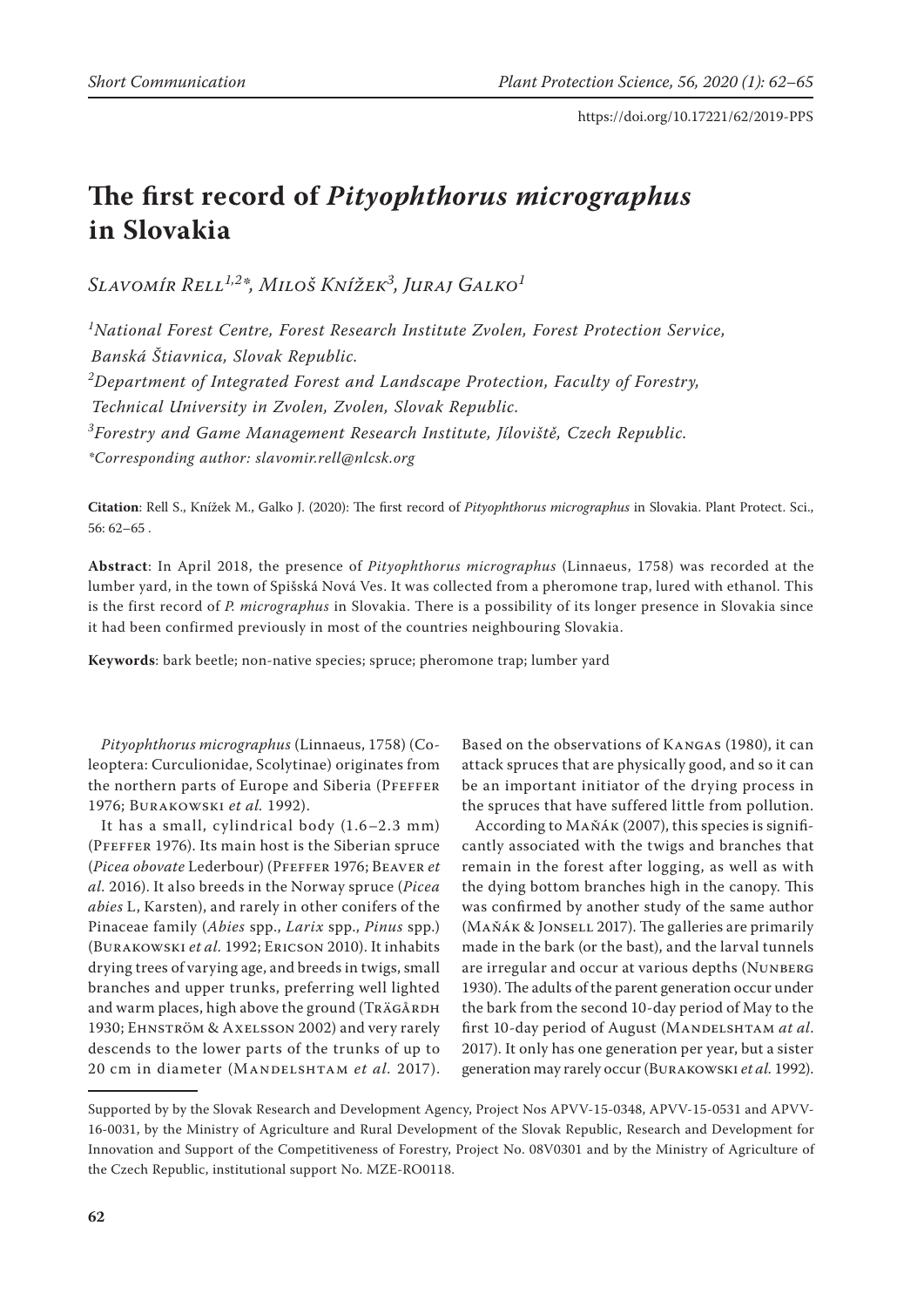#### https://doi.org/10.17221/62/2019-PPS



Figure 1. The confirmed occurrence of *Pityophthorus micrographus*, with the new record

PFEFFER (1976) considers it a boreal species with a distribution coincident with that of its main host. It is a native species to Scandinavia (LEKANDER et al. 1977, Martikainen *et al.* 2001), Poland (Karpiński 1934), where it mainly occurs in the northern part of the spruce distribution area (Burakowski *et al.* 1992), and Czechia (HOLZSCHUH 1995). It is common in the east of the Leningrad Province (MANDELSHTAM et al. 2017). This species has a tendency to move into warmer climates from northern areas into warmer climates of southern areas, or from higher to lower elevations on the mountains, in which case, it is possible that it becomes a multivoltine (Pfeffer & Knížek 1989).

Its current area of occurrence has now extended southwards even more; Turkey, Western Siberia and Kazakhstan (Beaver *et al.* 2016), the Ukraine (Nikulina *et al.* 2015) and it has also been recorded in Iran (Samin *et al.* 2011;

Beaver *et al.* 2016). Its presence was confirmed also in the southern and western parts of Europe (Zivojinovic 1950; Knížek 2004). Figure 1 shows the recorded occurrence of *P. micrographus* according to the sources mentioned above, and the new record in Slovakia.

## **MATERIAL AND METHODS**

Over the last three years (2016–2018), the monitoring of *Xylosandrus germanus* (Blandford, 1894) was realised (unpublished data). The monitoring was carried out in 55 lumber yards across Slovakia. A pheromone trap (Theysohn trap) lured with ethanol was used. Two ethanol dispensers per trap and season were used (from the end of March to mid-September). The first ethanol dispenser was attached to the trap at the beginning of the season, the second one was added in the middle of the season. The traps were checked at weekly intervals. The collected samples were analysed in the laboratory, and the bark beetles were determined by using the key by PFEFFER (1989, 1995).

### **RESULTS AND DISCUSSION**

During the 3-year-long monitoring of *X. germanus*, more than 1 500 samples from the trap catches were analysed and over 39 thousand bark beetle specimens were determined. Of all the samples, only one specimen of *P. micrographus* was observed. It was caught in Spišská Nová Ves (Figure 2) (48°57'11"N and 20°33'05"E), in the eastern part of Slovakia, on April 19, 2018. The altitude in a 5 km radius is  $~140-770$  m a.s.l. The surrounding forest area is mainly composed of the Norway spruce (*Picea abies* L., Karst.), the Scots pine (*Pinus sylvestris* Linnaeus.), the European silver fir



Figure 2. The map of the lumber yards where the monitoring of *Xylosandrus germanus* was executed, with the positive record of *Pityophthorus micrographus*

2016–2018; a red dot – new record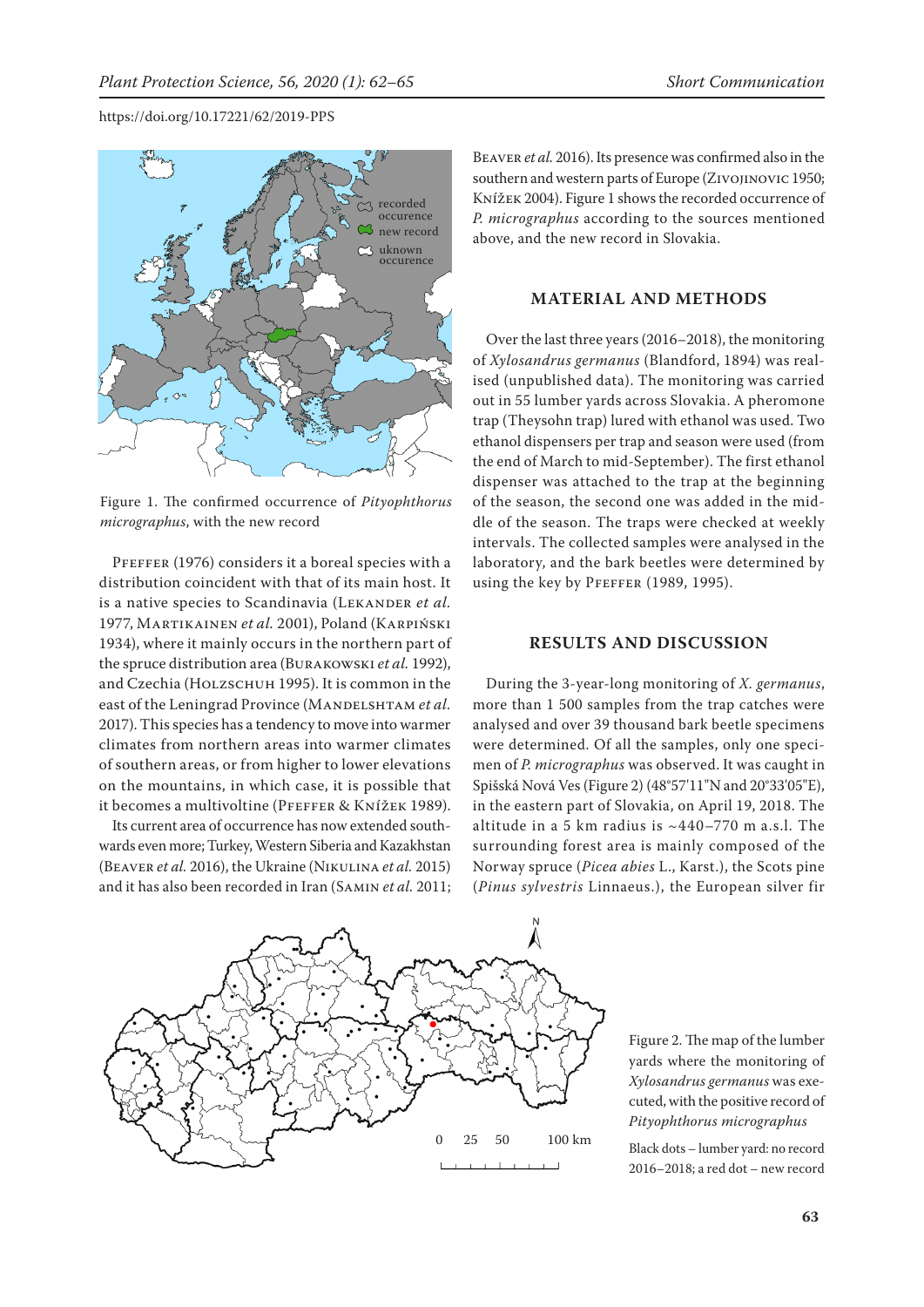(*Abies alba* Miller) and the European larch (*Larix decidua* Miller). As mentioned, *P. micrographus* can breed in various conifers of the Pinaceae family (PFEFfer 1976; Beaver *et al.* 2016), so we assume that the combination of this species with the other coniferous bark beetles could represent a potential threat in the case of outbreaks.

This is the first confirmed record of *P. micrographus* in Slovakia, although we assume that it has been in Slovakia for a longer period, since its presence in the surrounding countries has been previously confirmed by various authors (KARPIŃSKI 1934; HOLZSCHUH 1995; Knížek 2004; Nikulina *et al.* 2015). This could probably be caused by the presence of a similar species, *Pityophthorus pityographus* (Ratzeburg, 1837), which is a common species in Slovakia (Figure 3). Both species mainly develop in thinner material (TRÄGÅRDH 1930; Ehnström, Axelsson 2002). The difference between them is well observable in their galleries (Figure 4). While the larval galleries of *P. pityographus*



Figure 3. (A) *Pityophthorus micrographus* and the related species, (B) *Pityophthorus pityographus*, and and (C) *Pityophthorus exsculptus*

are longitudinal and engraved in the wood surface, the larval galleries of *P. micrographus* run in all directions and are mainly in the bast (SPESSIVTSEFF 1929).



Figure 4. The galleries of (A) *Pityophthorus micrographus*  and (B) *Pityophthorus pityographus* (TRÄGÅRDH 1930)

## **R e f e r e n c e s**

- Beaver R.A., Ghahari H., Sanguansub S. (2016): An annotated checklist of Platypodinae and Scolytinae (Coleoptera: Curculionidae) from Iran. Zootaxa: 4098, 401–441.
- Burakowski B., Mroczkowski M., Stefańska J. (1992): Ryjkowcowate prócz ryjkowców – Curculionoidea prócz Curculionidae. Chrząszcze Coleoptera. Katalog fauny Polski, XXIII (18). Warszawa, Dział Wydawnictw Muzeum i Instytutu Zoologii PAN.
- Ehnström B., Axelsson R. (2002): Insektsgnag i bark och ved. Uppsala, ArtDatabanken SLU.
- Ericson B. (2010): Two species of beetles (Coleoptera) new to Sweden feeding on larch. Entomologisk Tidskrift, 131: 131–136.
- Holzschuh C. (1995): Forstschädlinge, die in den letzten fünfzig Jahren in Österreich eingewandert sind oder eingeschleppt wurden. Stapfia Lienz, 37: 129–141.
- Kangas E. (1980). Is *Pityophthorus traegardhi* (Coleoptera, Scolytidae) a forest pest? Annales Entomologici Fennici, 46: 49–52.
- Karpiński J.J. (1934): Dwa naturalne bastardy z rodzaju *Pityophthorus* Eichh. (Ipidae). Polskie Pismo Entomologiczne, 12: 290–302.
- Knížek M. (2004): Fauna Europaea: Scolytinae. In: Alonso-Zarazaga M. A. (ed.): Fauna Europaea: Curculionidae. Fauna Europaea version 1.3. Available at www.faunaeur. org (accessed March 25, 2019).